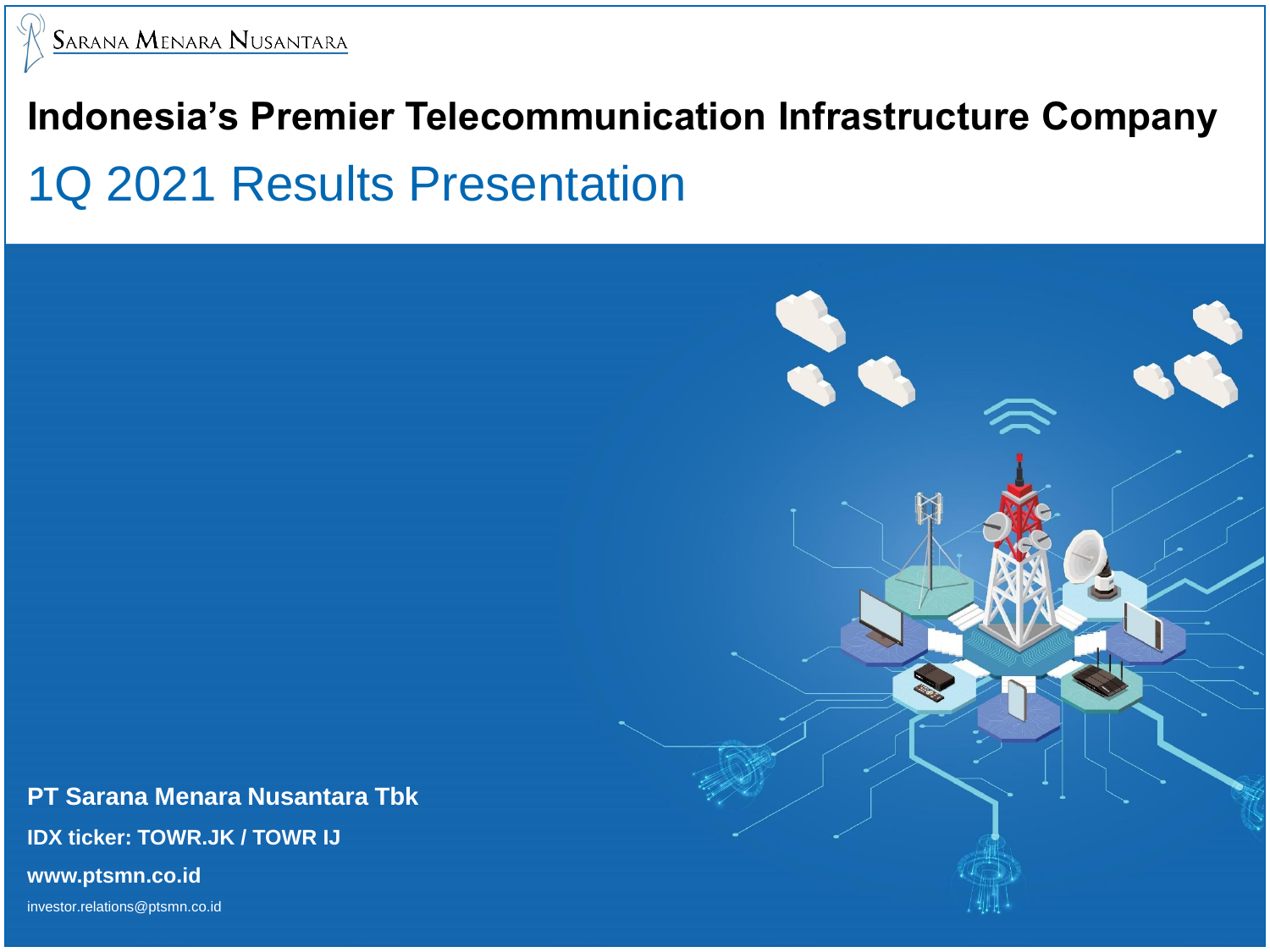# SMN Investment Highlights

**Leading** telco infrastructure company in Indonesia



**Largest** independent tower company with **21,424** towers

**28%** independent tower market share

**Expanding** fiber optics network<sup>(a)</sup> **~46,000** kms of revenue generating fiber by end of March 2021

S&P BBB (stable outlook **reaffirmed** during COVID-19), Fitch **upgrade** to BBB/AAA (stable outlook), Moody's Baa3 (**stable** outlook)

**Solid** business model with **predictable** cash flow from towers and fiber

**Sustained** strong performance 5-yr Revenue CAGR **10.8%** (b) 5-yr EBITDA CAGR **10.9%** (b)

Solid balance sheet **2.4x** Net Debt to LQA<sup>(c)</sup> EBITDA

**TOWR** shares included in **IDX30, IDX ESG leaders, FTSE Asia Pacific, MSCI Global Standard Index** and assigned first-time

**MSCI ESG rating of BB (d)** 

*(a) Fiber optics network comprises of tower fiberization, backbone and metro-e*

*(b) CAGR = Compounded Annual Growth Rate; CAGR 2016 – 2021*

*(c) LQA = Last Quarter Annualized* 

*(d) IDX30 (July 2020). IDX ESG Leaders (December 2020). FTSE (October 2020). MSCI (November 2020)*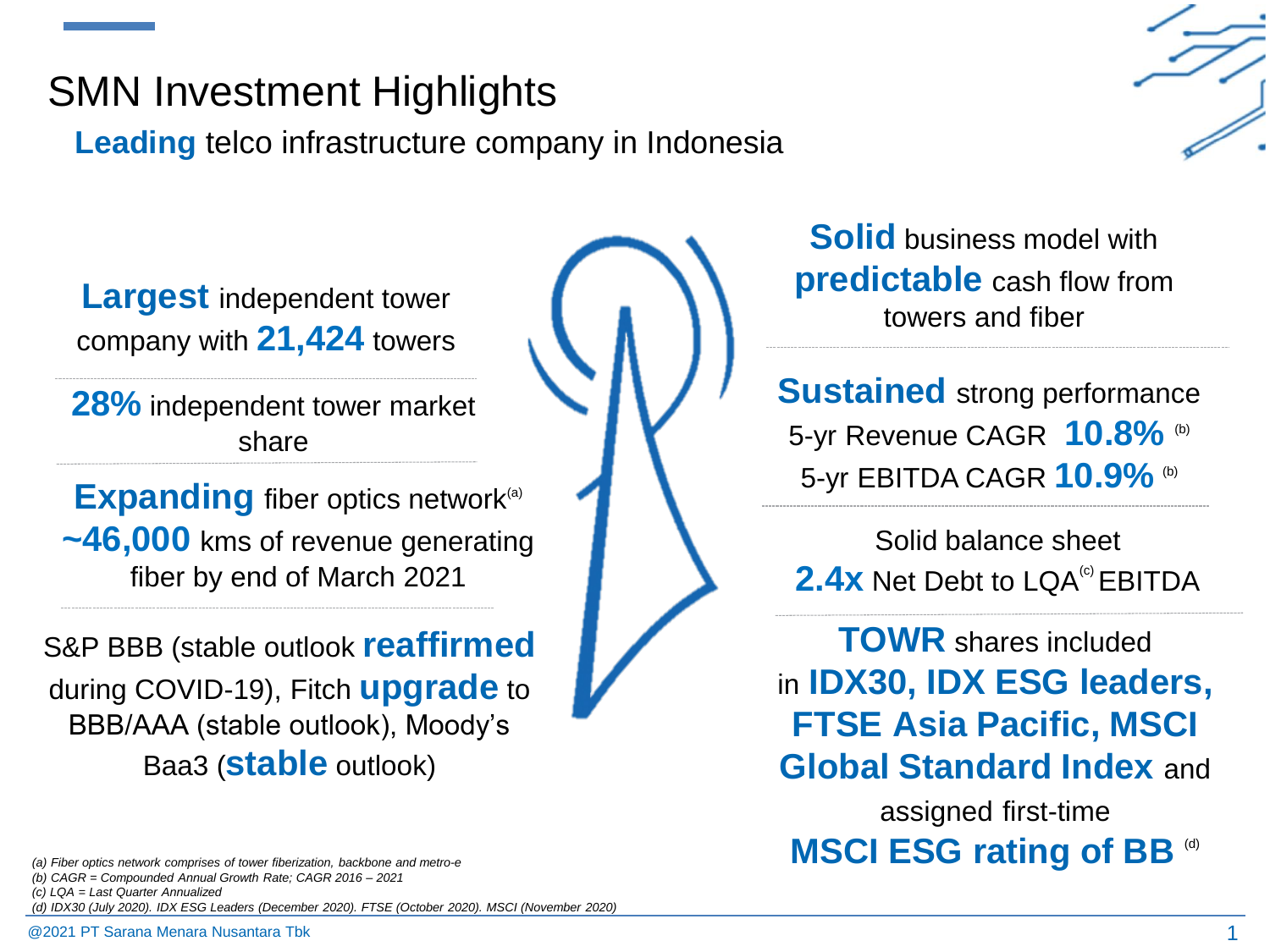

# The Industry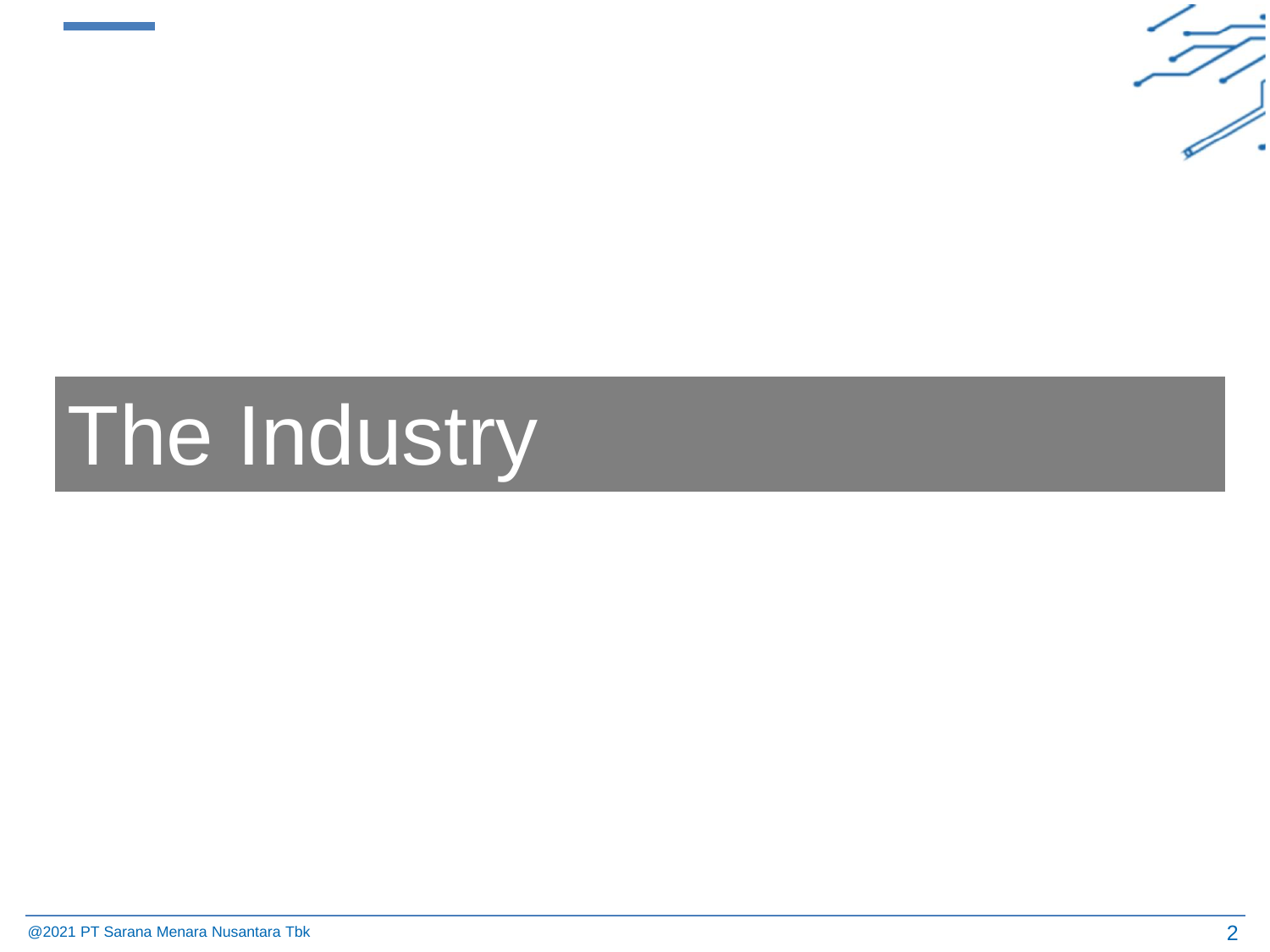# Tower Business – Long-Term Predictable Revenue with Upside





**Long-term contracts**\* (10 years for TOWR), **noncancellable** and renewable

**Contract renewal likely** due to high relocation cost and network impact

**UPSIDE FROM ADDITIONAL REVENUE**

**Incremental revenue from colocation** at minimal additional cost

#### **HIGH BARRIER TO ENTRY**

Significant investment needed, economies of scale, knowledge of government rules and local conditions

#### **GROWING INDUSTRY**

- **Surging data demand** creates need for more towers and fiber optic connections
- Impact from 5G to come in 2-3 years

*\*ln general, lease price includes annual inflation escalator for opex portion*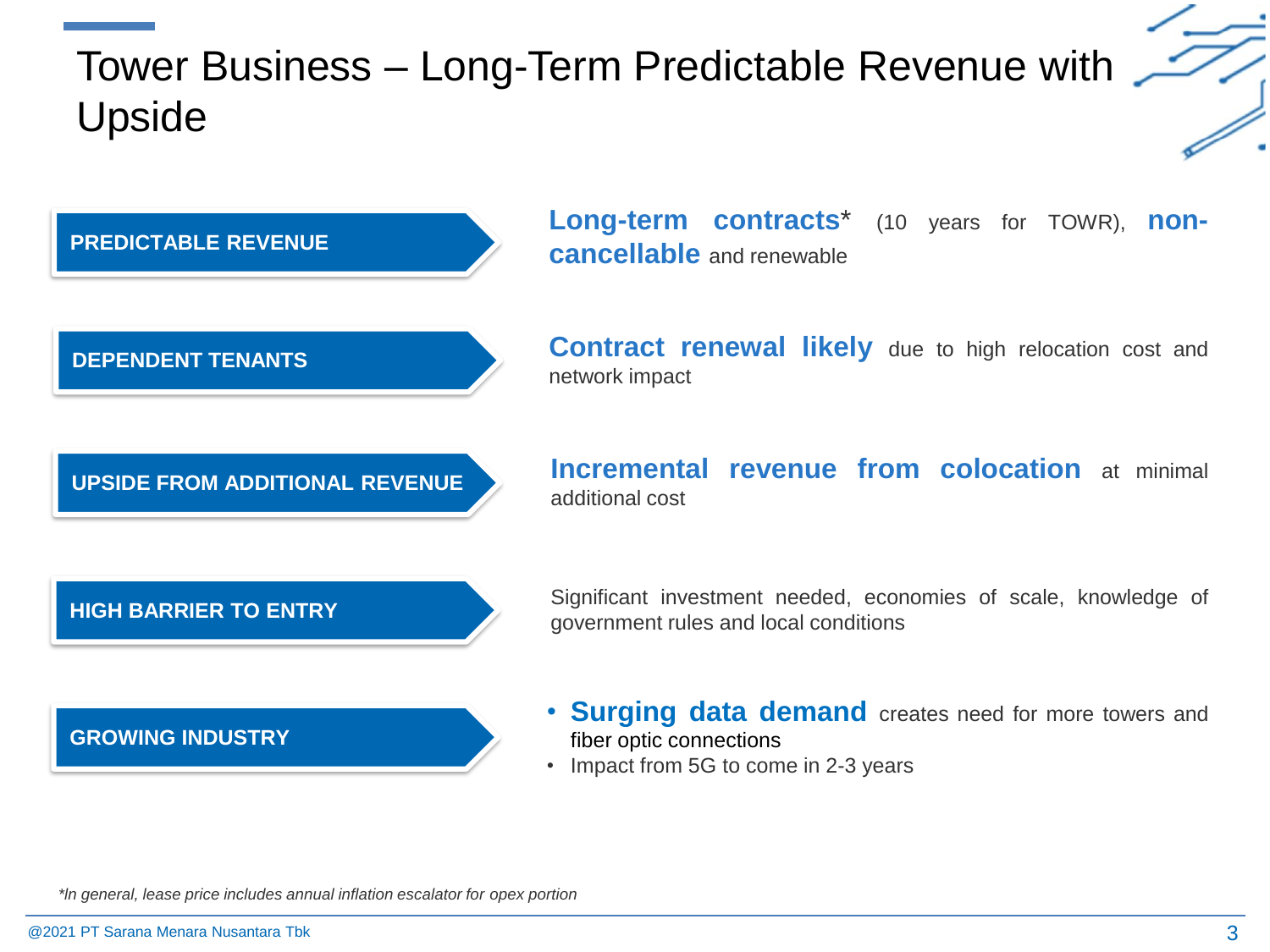# Typical Tower Company Growth Model

#### **New Built-to-Suit Tower Colocation Boosts ROI**

|                         | Year 1 | Year 2 | Year 3 | <b>Year 4-10 Year 11</b> |        |
|-------------------------|--------|--------|--------|--------------------------|--------|
| Existing tower          | 100    |        |        |                          |        |
| <b>Additional tower</b> | 10     | 10     | 10     | 70                       | 10     |
| Contract ended          |        |        |        |                          | $-100$ |
| Renewed contract        |        |        |        |                          | 100    |
| Churn rate (5%)         |        |        |        |                          | -5     |
| Total tower             | 110    | 120    | 130    | 200                      | 205    |
| Revenue (Rp mn)         | 15,840 | 17,280 | 18,720 |                          | 29,520 |

*Assuming 100 existing towers with 10 year lease period, renewed at Year 11 with 5% churn rate. Additional new site assumes 10 towers p.a.*



**Additional towers and contract renewals grow revenue Colocation boosts unlevered ROI and accelerates payback period**

**SIMULATION FOR 1 TOWER** 

|                       |        | 1 Tenant | 2 Tenants | <b>3 Tenants</b> |
|-----------------------|--------|----------|-----------|------------------|
|                       |        |          |           |                  |
| Revenue               | Rp mn  | 144      | 288       | 432              |
| EBITDA                | Rp mn  | 122      | 255       | 387              |
| EBITDA margin         | %      | 85.0%    | 88.5%     | 89.7%            |
| Capex & ground lease* | Rp mn  | 950      | 1,100     | 1,250            |
| Unlevered ROI**       | % p.a. | 11.4%    | 20.6%     | 27.5%            |
| Payback period        | years  | 8.80     | 4.87      | 3.63             |

*\*Assuming 10 years ground lease*

*\*\* EBITDA minus 10% final tax divided by total capex*

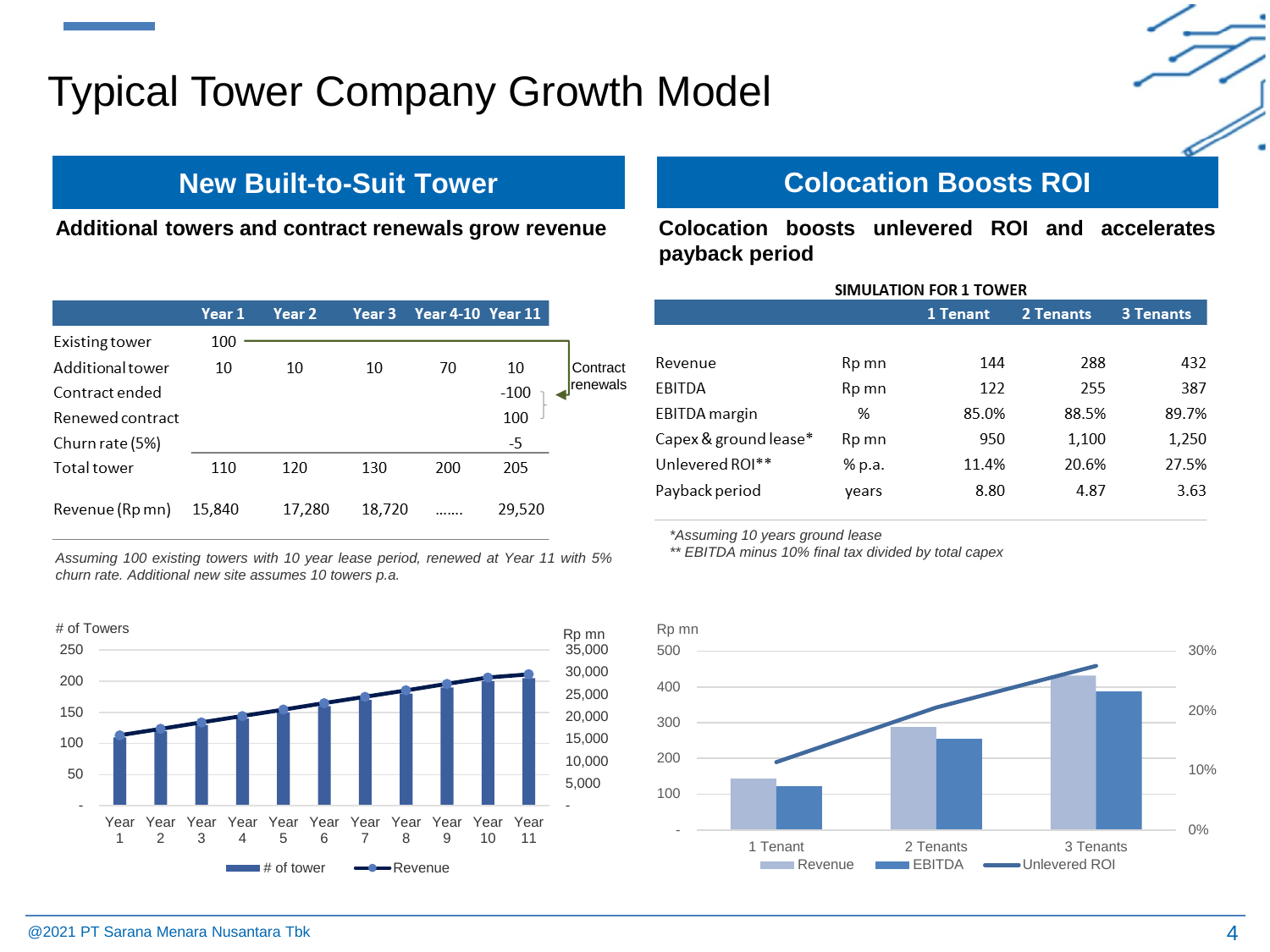# Indonesia Tower Industry – A Growing Market

Low network penetration with significant headroom in 4G expansion and low 4G internet speed

High EBITDA margin, low capex, no colocation discount, no obligation to provide power in contract

| 4G penetration rate   | 66%       |
|-----------------------|-----------|
| 4G-LTE internet speed | 9.9 mbps* |
| <b>Credit Rating</b>  | BBB/Baa2  |
| 2020 GDP/capita       | \$3,912   |
|                       |           |

|                                                               | Indonesia     | <b>USA</b>      | Western<br>Europe        | India                                 | China                          |
|---------------------------------------------------------------|---------------|-----------------|--------------------------|---------------------------------------|--------------------------------|
| Predominant Tower business model                              | Independent   | Independent     | Independent <sup>2</sup> | <b>Non</b><br>Independent/<br>Captive | Non<br>Independent/<br>Captive |
| Average Lease Rate per Tenant per month<br>(USD) <sup>1</sup> | $800 - 1,000$ | $2.500 - 3.000$ | $1.400 - 2.600$          | $600 - 800$                           | $400 - 600$                    |
| Colocation discounts / rebate                                 | No discount   | No discount     | No discount              | Range from<br>5% - 20%                | Range from<br>$30\% - 45\%$    |
| Average EBITDA margins (%)                                    | $80\% - 84\%$ | 55% - 70%       | $40\% - 50\%$            | $40\% - 50\%$                         | 55% - 60%                      |
| Tower + Power                                                 | No            | No              | No                       | Yes                                   | Yes                            |
| New Tower Capex (USD '000 per tower) <sup>1,3</sup>           | $35 - 50$     | $200 - 250$     | $75 - 90$                | $35 - 50$                             | $35 - 50$                      |
|                                                               |               |                 |                          |                                       |                                |

*Source: Analysys Mason, public filings, Company*

*Notes:*

*1. In local currency, and stated in approximate USD for comparison purposes.* 

*2. Independent tower business model in Western Europe, with the exception of Inwit in Italy*

*3. Does not include pre-paid ground lease. Indonesian tower companies typically pay in advance for ground leases of 5-10 years.* 

*(source: Company fillings, BMI, TowerXchange, S&P Market Intelligence, broker reports and SNL ) \*compared to median of 20.6 mbps in other advanced Asian countries*

@2021 PT Sarana Menara Nusantara Tbk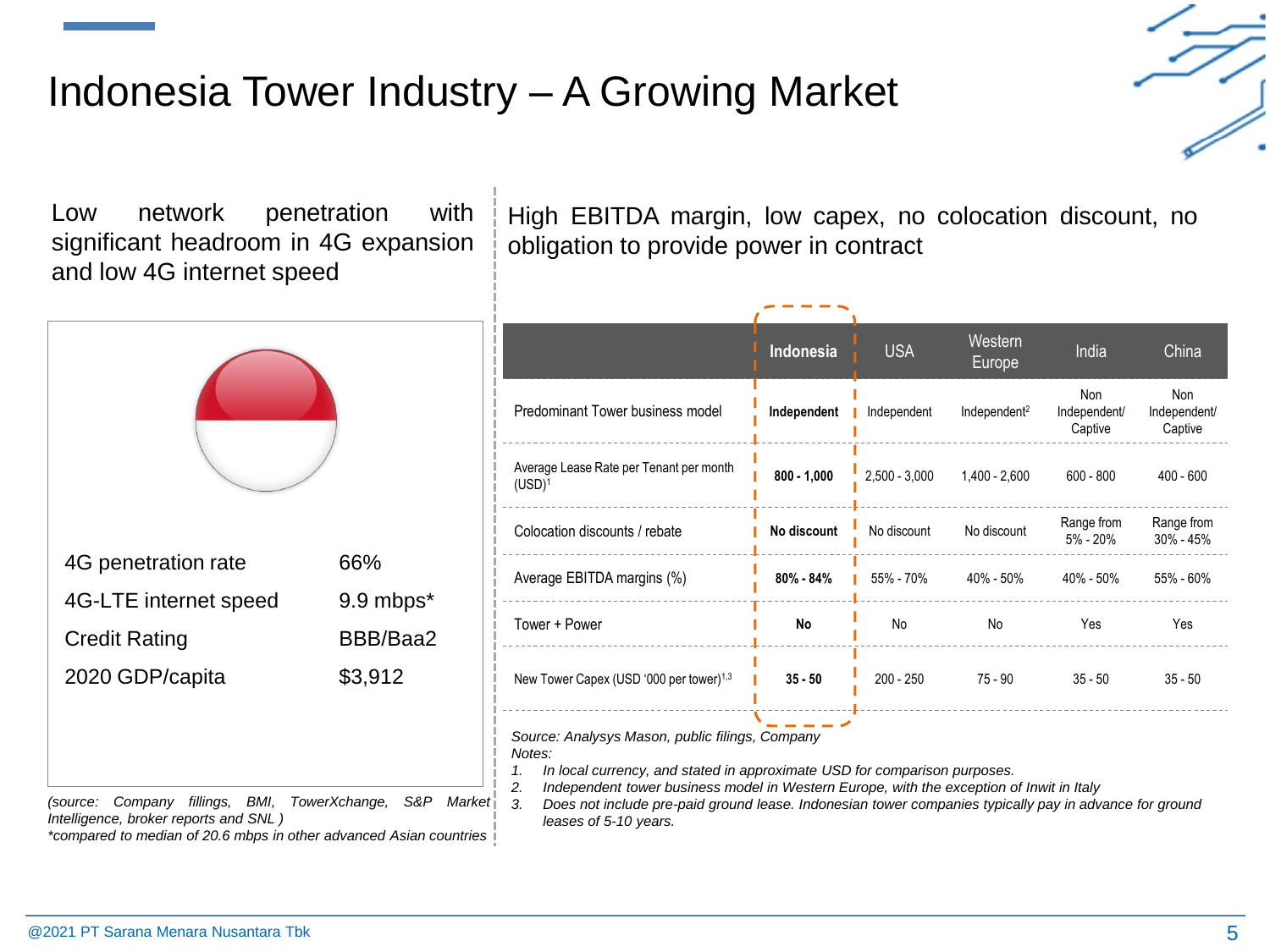

# SMN 1Q 2021 Performance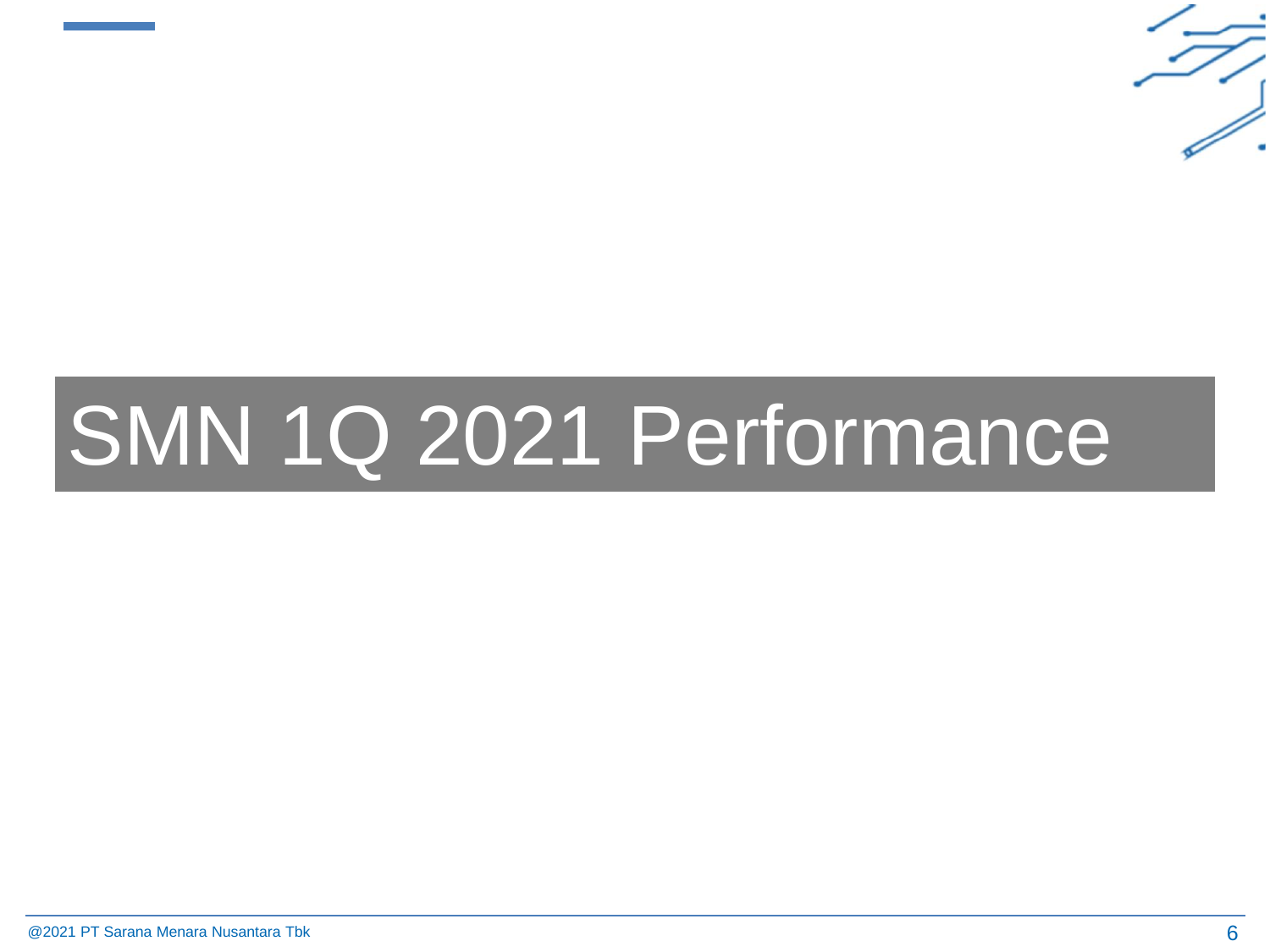## Company Strategy: Build – Buy – Return

We intend to maintain position as a leading telecom infrastructure company and to deliver optimal value to our stakeholders

**BUILD**



- Expand fiber optic network, in particular tower fiberization, to support rapid data traffic growth
- Employ liquid balance sheet to support strategic asset acquisition and expansion
- Number of towers grew 2.4% to 21,424 as of 1Q21 from 20,914 in 1Q20
- Revenue generating fiber optic network comprising wireline and tower fiber grew 53.2% y-o-y to ~46,000kms in 1Q21

#### **RETURN**

**BUY**

- Retain dividend policy
- Engage in share buybacks opportunistically
- Protect investment grade rating
- Continuous dividend since 2017 and share buyback program for up to 5% of TSO thru Nov 2021
- 2020 dividend increased by 16% to Rp 1.4 trillion or Rp 28 per share
- S&P rating maintained at BBB. Fitch rating upgrade to BBB/AAA. Both with stable outlook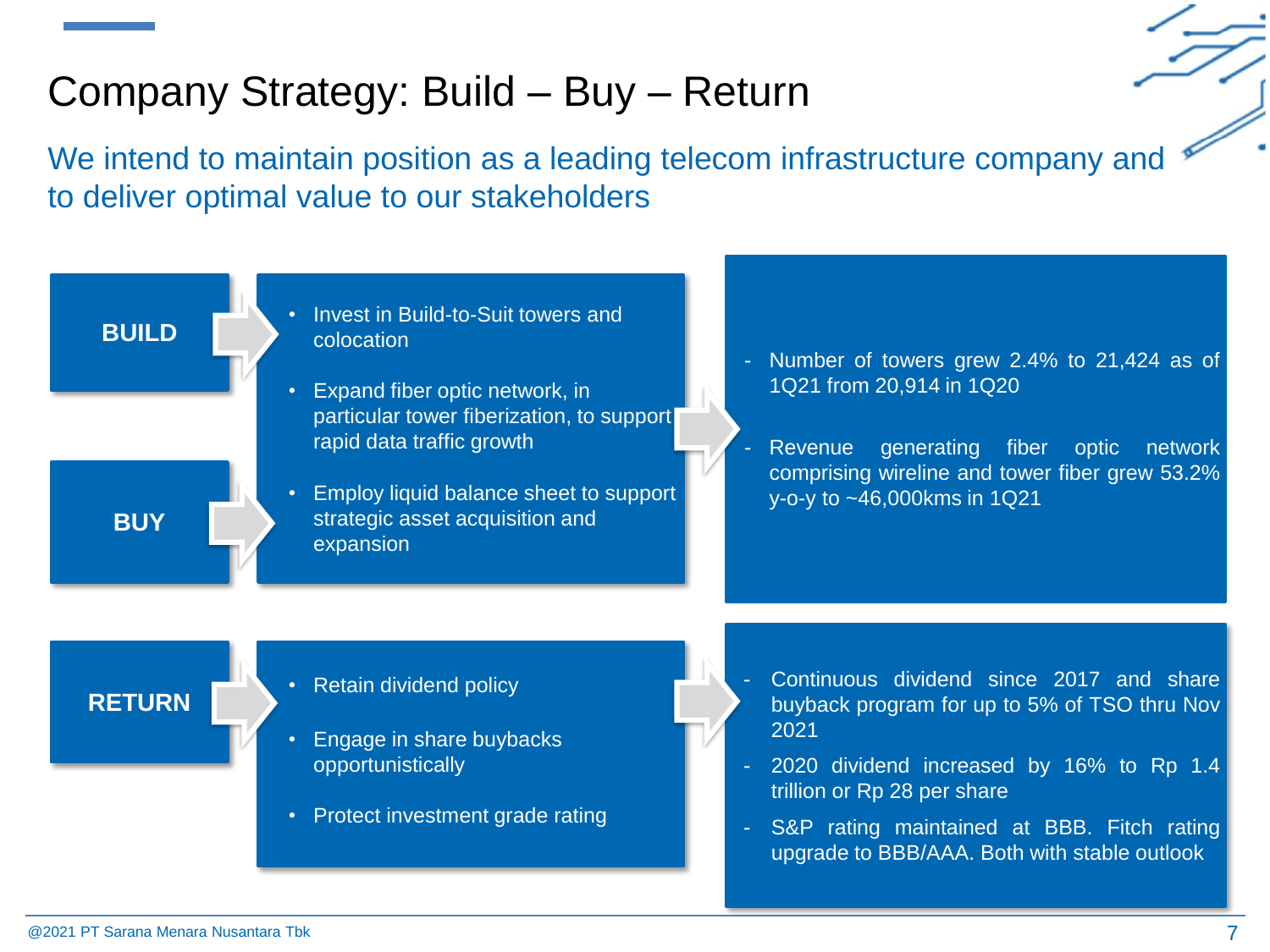## Most Diverse Portfolio Among Independent Tower Companies



### **TOWER**

- Total 21,424 towers with 39,794 tenants nationwide.
- Tenancy ratio of 1.86x. Older towers average tenancy ratio up to 2.50x.
- Organic growth of 500 to 1,000 new towers annually

#### **TOWER FIBERIZATION**

- Tower fiberization increases the value and utility of our network to Telcos.
- ~40,000kms revenue generating fiber by end of March 2021, efficiency ratio 34%
- Network focus on Java, Bali and Sumatra to support surging data demand
- Like tower model, non-cancellable long-term contracts and opportunity for colocation revenue upside

#### **CONNECTIVITY**

- Explore opportunities to provide connectivity via VSAT and fiber optics under B2B and B2G contracts
- Over 7,600 activations
- Over 6,000kms of underground fiber installed in inner-city of Jakarta & Surabaya (metro-e) and Java-Bali fiber optic backbone, catering for more than 1,100 customers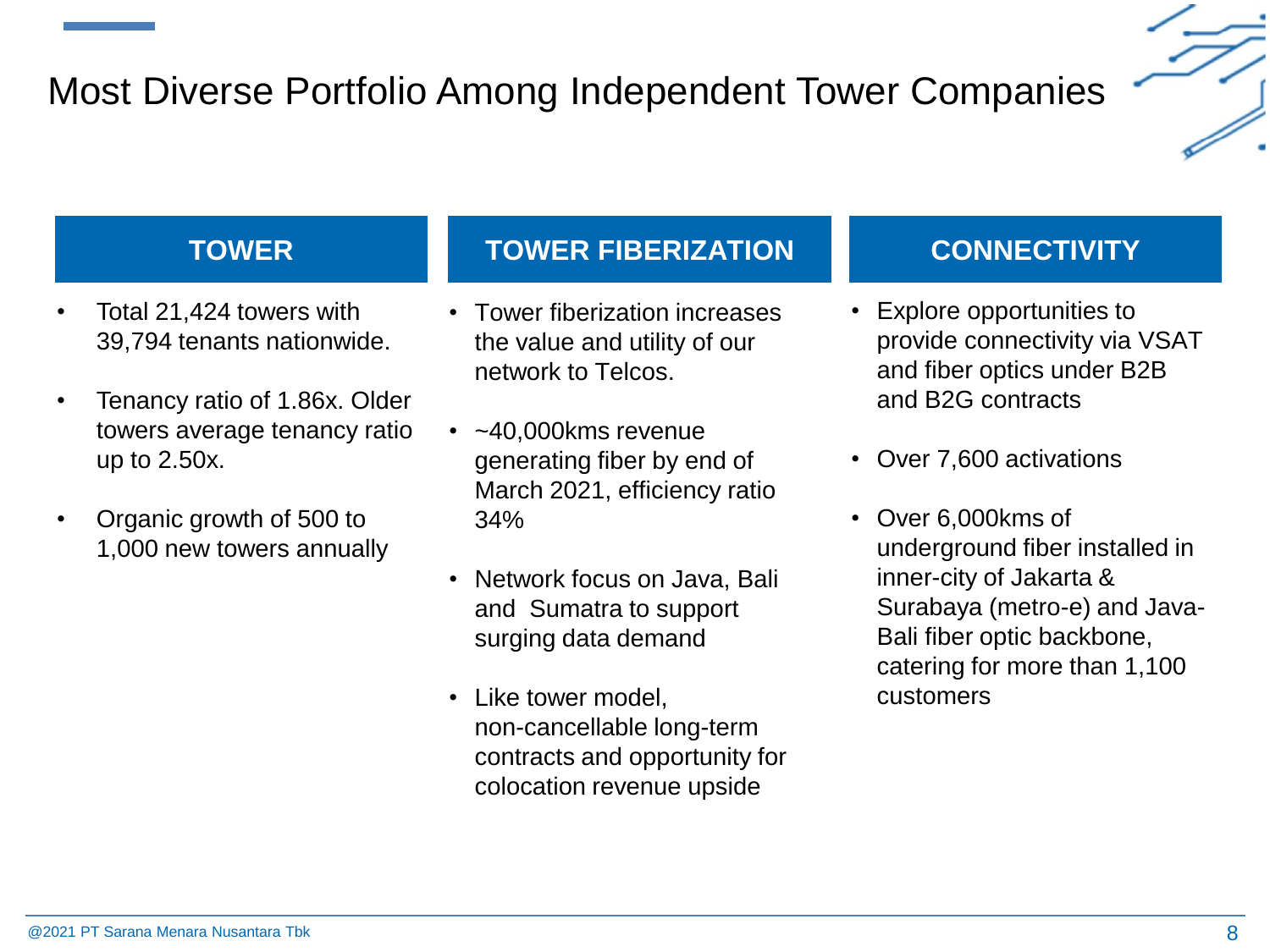### Towers: Track Record of Strong Performance, Consistent Growth…



|               | 2007 | 2008  | 2009  | 2010  | 2011   | 2012   | $2013$ | 2014   | 2015   | 2016   | 2017   | 2018   | 2019   |                      | 2020   1Q21                     |
|---------------|------|-------|-------|-------|--------|--------|--------|--------|--------|--------|--------|--------|--------|----------------------|---------------------------------|
| # Towers      | 781  | 3.312 | 4.415 | 5.072 | 6.427  | 8.482  | 9.766  | 11,595 | 12,237 | 14,562 | 14,854 | 17,437 | 19,319 | $-21,381$ i 21,424 i |                                 |
| # Tenancies   | 984  | 5.137 | 7.282 | 8.365 | 10,798 | 14.849 | 18,322 | 20,138 | 21,038 | 24,144 | 25,011 | 28,319 | 33,346 |                      | نا 39,127 <mark>i</mark> 39,794 |
| Revenue       | 105  | 274   | .082  | .356  | .651   | 2.265  | 3.197  | 4.106  | 4.470  | 5,053  | 5.338  | 5.868  | 6.454  | .445                 | 1.956                           |
| <b>EBITDA</b> | 67   | 227   | 933   | 1.128 | .386   | .889   | 2.651  | 3.418  | 3.776  | 4.408  | 4,604  | 4.932  | 5.385  | 6.405                | 1.679                           |
| AFFO*         | 35   |       | 396   | 547   | 821    | .207   | 2.093  | 2,367  | 2.776  | 3,009  | 3.213  | 3.348  | 3.776  |                      | .248 ا                          |

*\* AFFO = EBITDA – (Interest + Tax + Maintenance Capex)*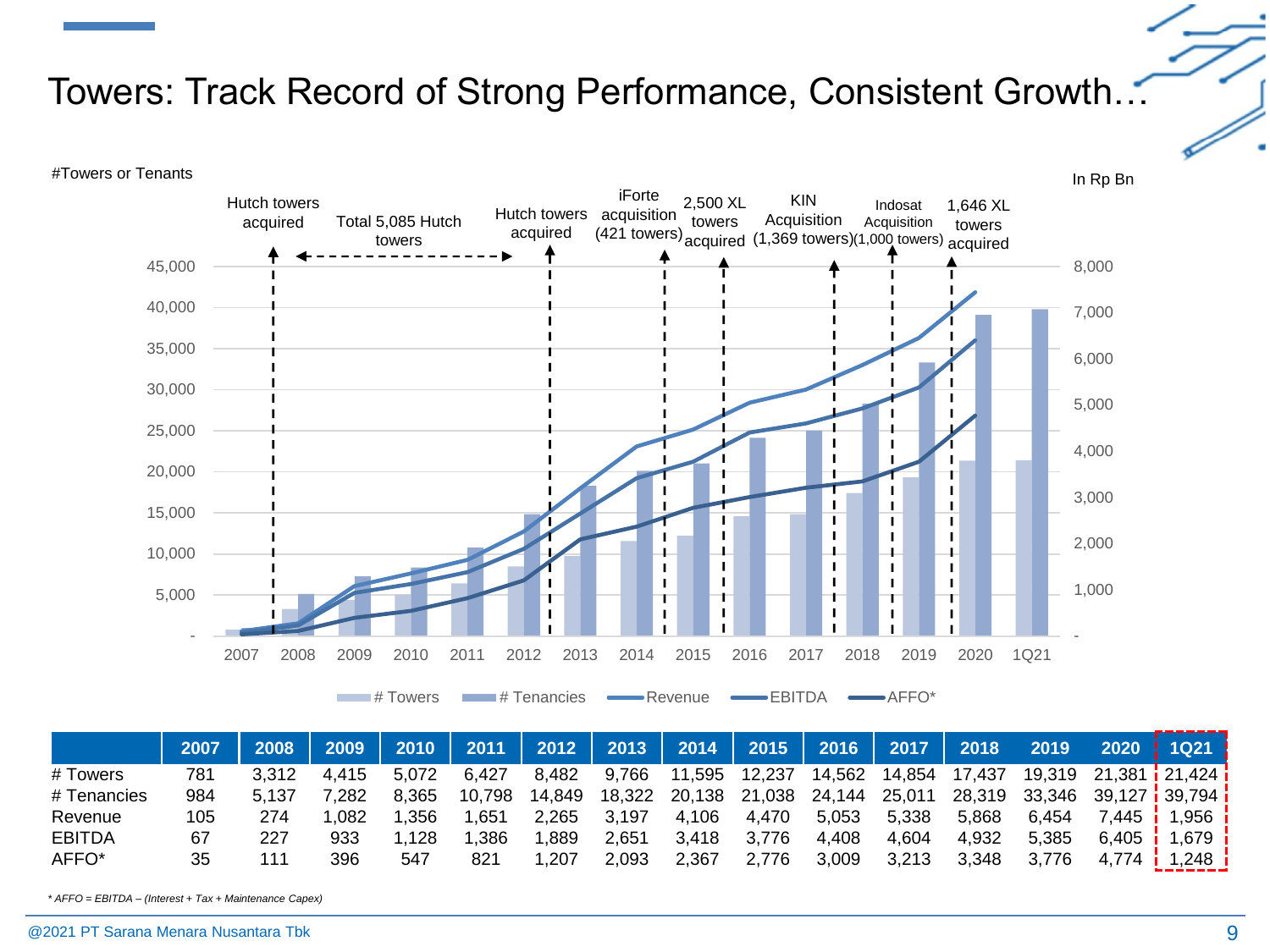# … with Excellent Future Revenue Visibility …

Long term contracts and commitments underwrite ~Rp52.7 trillion of committed future revenue through 2033, not including value of potential future contract renewals

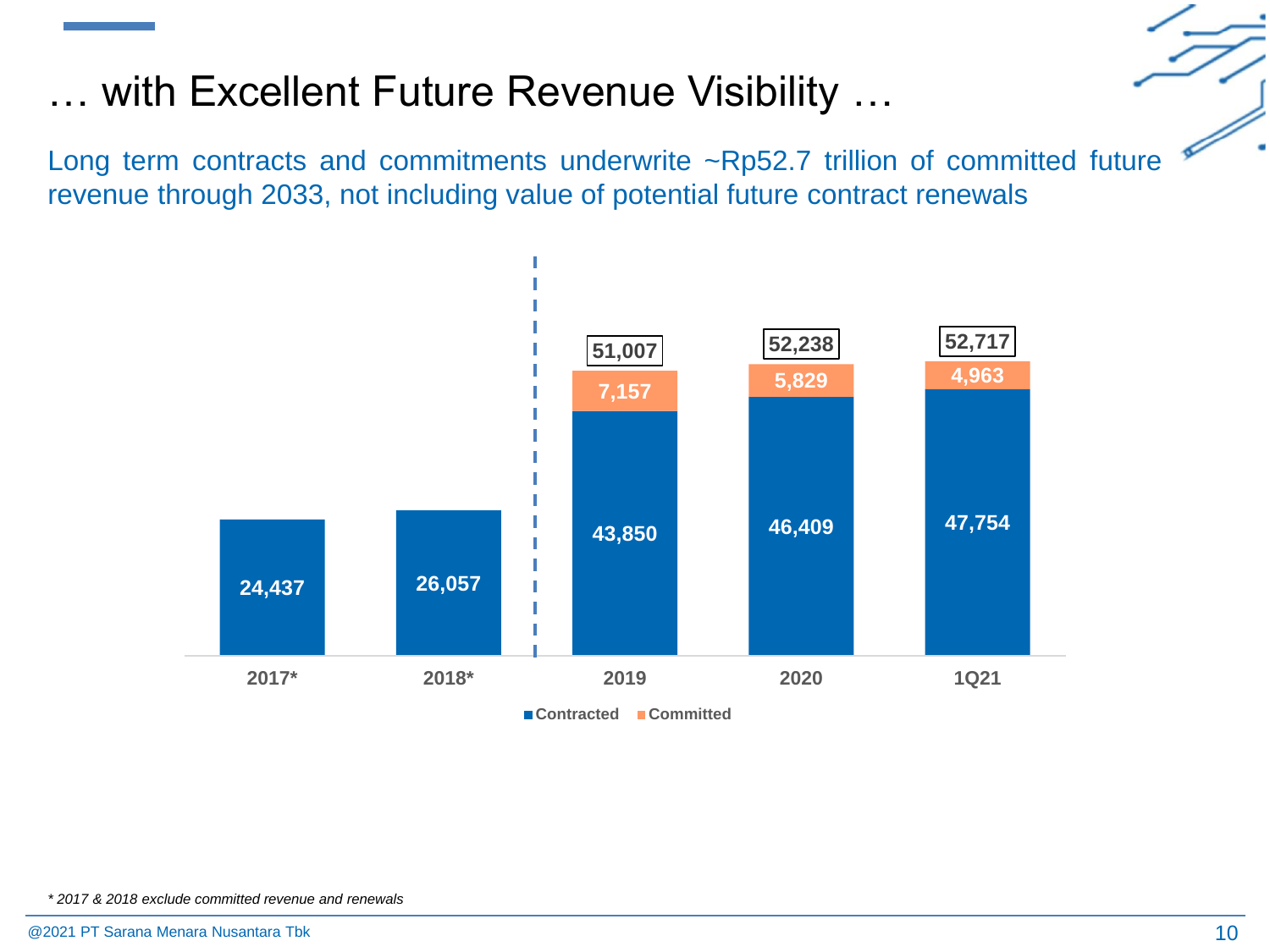# Strong Investment Grade Balance Sheet

Leverage comfortably within investment grade range despite acquisitions and dividend



| <b>1Q21 Credit Matrix</b>                 |                    |  |  |  |  |  |  |
|-------------------------------------------|--------------------|--|--|--|--|--|--|
| Gross Debt                                | Rp17,680bn         |  |  |  |  |  |  |
| Interest Coverage Ratio                   | 7.5x               |  |  |  |  |  |  |
| Average Interest Rate (as of 31 Mar 2021) | $5.0\%$            |  |  |  |  |  |  |
| <b>Corporate Credit Rating</b>            | BBB/BBB/AAA / Baa3 |  |  |  |  |  |  |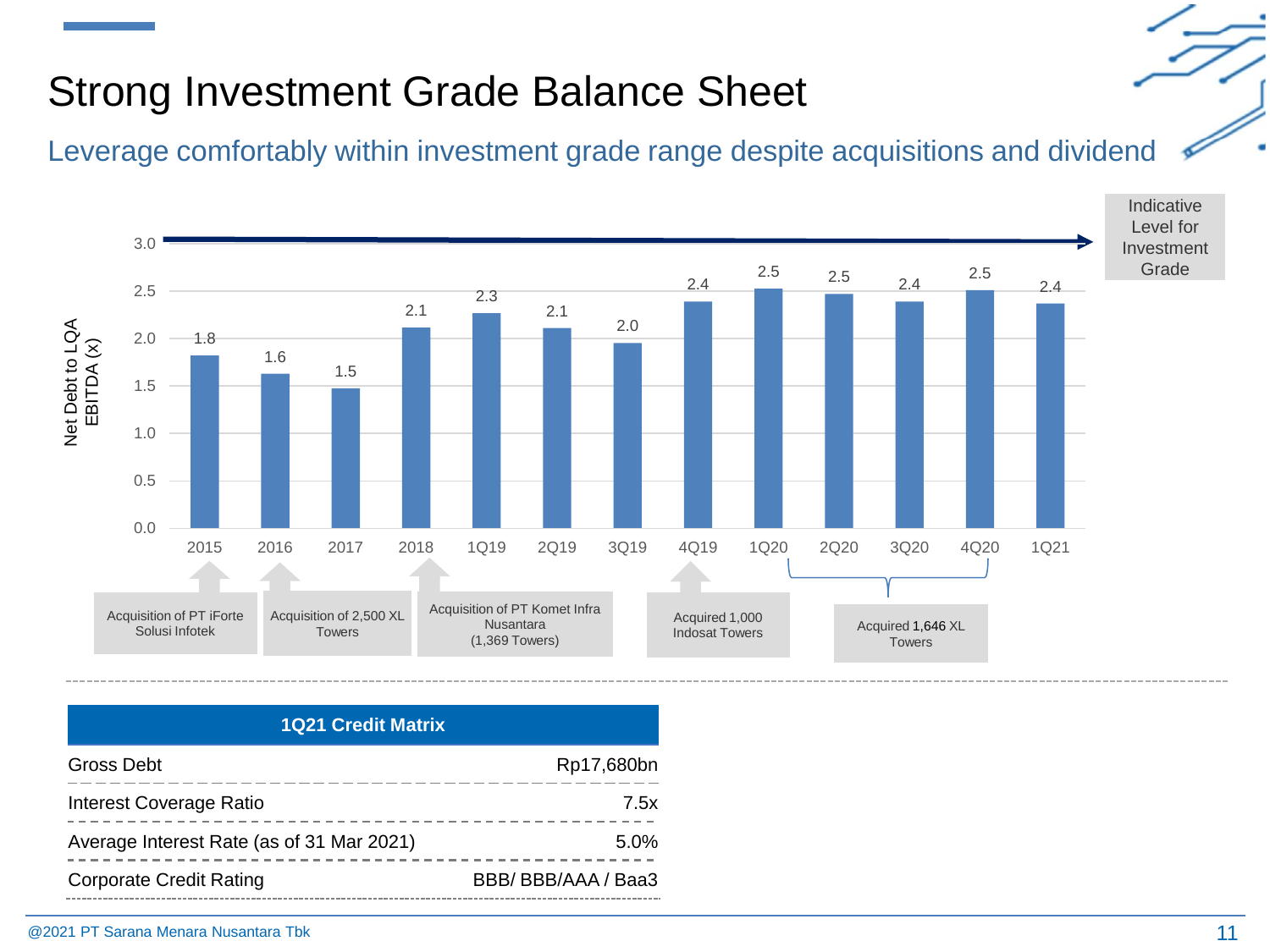

# Summary of Financial Results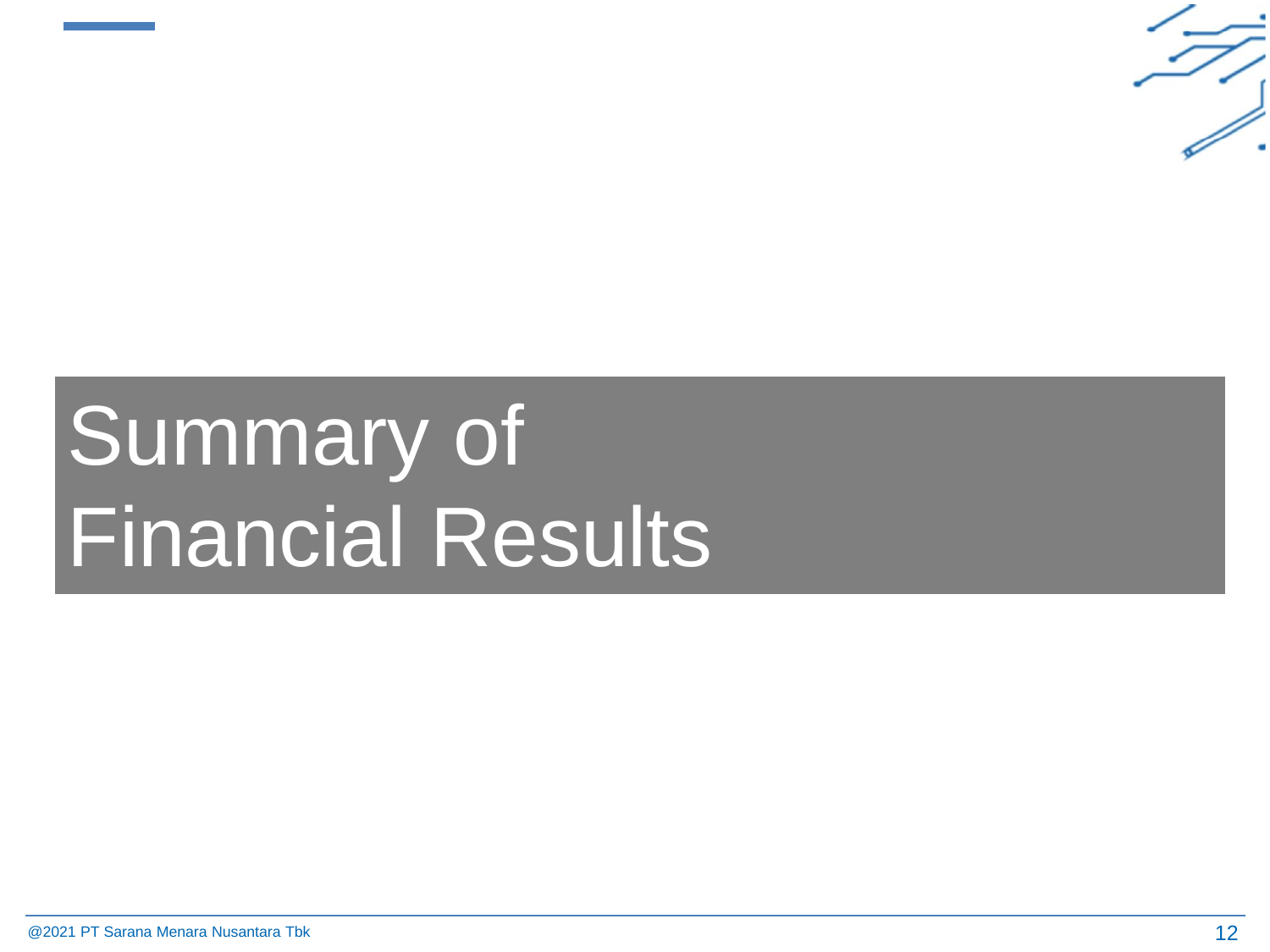# Sarana Menara Nusantara (SMN) Group

### Abridged consolidated statement of profit and loss

| (In RP Bn)                           | 2017                     | 2018       | 2019                     | 2020       | <b>1Q20</b> | <b>1Q21</b> | yoy               |
|--------------------------------------|--------------------------|------------|--------------------------|------------|-------------|-------------|-------------------|
| Revenues                             | 5,337.9                  | 5,867.9    | 6,454.3                  | 7,445.4    | 1,819.9     | 1,956.5     | 7.5%              |
| Cost of revenues                     | (277.4)                  | (427.5)    | (458.3)                  | (415.2)    | (100.3)     | (108.1)     | 7.7%              |
| Depreciation and amortization        | (894.9)                  | (1, 114.4) | (1,349.6)                | (1,644.0)  | (420.0)     | (428.0)     | 1.9%              |
| <b>Gross income</b>                  | 4,165.6                  | 4,325.9    | 4,646.4                  | 5,386.2    | 1,299.6     | 1,420.3     | 9.3%              |
| Operating expenses                   | (456.9)                  | (508.5)    | (610.7)                  | (625.3)    | (159.0)     | (169.1)     | 6.3%              |
| <b>Operating income</b>              | 3,708.7                  | 3,817.4    | 4,035.7                  | 4,760.9    | 1,140.6     | 1,251.2     | 9.7%              |
| Other income                         |                          |            |                          |            |             |             |                   |
| Interest income                      | 68.1                     | 33.9       | 39.1                     | 33.6       | 4.2         | 4.3         |                   |
| Finance charges                      | (687.3)                  | (872.3)    | (957.9)                  | (1,090.6)  | (253.2)     | (247.1)     |                   |
| Finance charges (PSAK 73)            | $\overline{\phantom{a}}$ |            | $\overline{\phantom{a}}$ | (110.7)    | (17.2)      | (24.6)      |                   |
| Foreign exchange gains/(losses), net | (2.4)                    | (37.3)     | 56.0                     | (182.8)    | (347.2)     | (3.6)       |                   |
| (Impairment expense)/reversal of     |                          |            |                          |            |             |             |                   |
| allowance for impairment             | (139.7)                  | 153.9      | (103.0)                  | 32.5       |             |             |                   |
| Corporate income tax adjustment      |                          |            |                          |            |             |             |                   |
| Others, net                          | (144.5)                  | (143.9)    | (61.0)                   | (44.0)     | 13.9        | (11.7)      |                   |
| Other income / (expense), net        | (905.8)                  | (865.7)    | (1,026.8)                | (1, 362.0) | (599.6)     | (282.7)     | $-52.8%$          |
| <b>Profit before tax</b>             | 2,802.9                  | 2,951.7    | 3,008.9                  | 3,398.9    | 541.0       | 968.5       | 79.0%             |
| Corporate income tax expense         |                          |            |                          |            |             |             |                   |
| Tax expense                          | (591.3)                  | (695.8)    | (722.5)                  | (691.6)    | (111.0)     | (216.9)     |                   |
| Deferred tax expense                 | (111.5)                  | (55.8)     | 66.7                     | 146.3      | 95.9        | 42.8        |                   |
| Total corporate income tax expense   | (702.8)                  | (751.6)    | (655.8)                  | (545.3)    | (15.1)      |             | $(174.0)$ 1053.8% |
| <b>Minority Interest</b>             | 0.0                      | 0.0        | 11.1                     | 17.6       | 6.9         | 5.2         |                   |
| <b>Net Income</b>                    | 2,100.1                  | 2,200.1    | 2,342.0                  | 2,836.0    | 519.0       | 789.2       | 52.1%             |
| <b>EBITDA</b>                        | 4,603.4                  | 4,931.8    | 5,385.3                  | 6,404.9    | 1,560.6     | 1,679.3     | 7.6%              |
| YoY Revenue growth                   | 5.60%                    | 9.9%       | 10.0%                    | 15.4%      | 22.8%       | 7.5%        |                   |
| Gross margin                         | 78.0%                    | 73.7%      | 72.0%                    | 72.3%      | 71.4%       | 72.6%       |                   |
| EBITDA margin                        | 86.2%                    | 84.0%      | 83.4%                    | 86.0%      | 85.7%       | 85.8%       |                   |
| Net income margin                    | 39.3%                    | 37.5%      | 36.3%                    | 38.1%      | 28.5%       | 40.3%       |                   |

@2021 PT Sarana Menara Nusantara Tbk

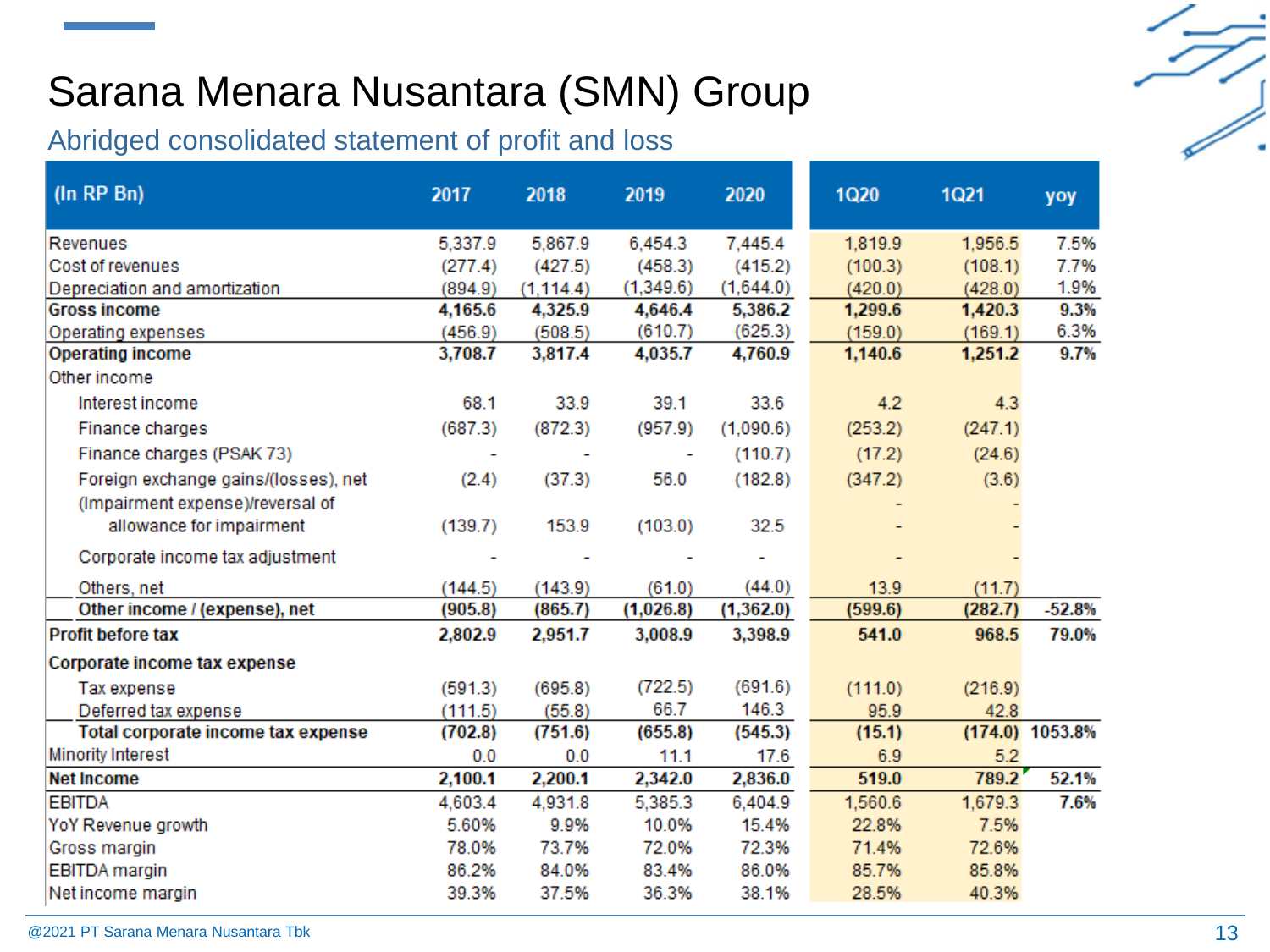# Sarana Menara Nusantara (SMN) Group

Abridged consolidated statement of financial position

| (In RP bn)                                | 2016     | 2017     | 2018     | 2019     | 2020     | <b>1Q21</b> |
|-------------------------------------------|----------|----------|----------|----------|----------|-------------|
| <b>ASSETS</b>                             |          |          |          |          |          |             |
| <b>Current assets</b>                     |          |          |          |          |          |             |
| Cash and cash equivalents                 | 2,905.3  | 2,348.3  | 963.4    | 593.8    | 1,442.6  | 1,275.5     |
| Restricted cash                           |          |          |          | 6.6      | 4.9      | 2.9         |
| <b>Trade receivables</b>                  | 351.7    | 624.0    | 821.0    | 1,347.6  | 1,240.1  | 3,760.3     |
| Other current asset                       | 337.5    | 77.4     | 490.9    | 526.5    | 314.7    | 283.2       |
| <b>Total current assets</b>               | 3,594.5  | 3,049.7  | 2,275.3  | 2,474.4  | 3,002.3  | 5,321.9     |
| Total non-current assets                  | 15,192.3 | 15,713.8 | 20,684.2 | 25,191.3 | 31,247.2 | 31,392.3    |
| <b>TOTAL ASSETS</b>                       | 18,786.8 | 18,763.5 | 22,959.5 | 27,665.7 | 34,249.6 | 36,714.2    |
| <b>LIABILITIES AND EQUITY</b>             |          |          |          |          |          |             |
| <b>Current liabilities</b>                |          |          |          |          |          |             |
| Current portion of long-term loans        | 516.7    | 633.8    | 1,732.8  | 1,944.8  | 4,073.9  | 3,652.9     |
| Current portion of long-term bonds        | 998.7    |          | 657.9    |          | 35.9     | 35.9        |
| Leasing payable                           |          |          |          |          | 281.3    | 282.0       |
| Other current liabilities                 | 1,787.6  | 1,596.6  | 2,361.1  | 2,620.3  | 2,834.1  | 5,201.3     |
| <b>Total current liabilities</b>          | 3,303.0  | 2,230.4  | 4,751.8  | 4,565.1  | 7,225.2  | 9,172.1     |
| Non-current liabilities                   |          |          |          |          |          |             |
| Long-term loans, net of current portion   | 5,971.3  | 5,775.3  | 7,069.7  | 11,247.1 | 11,926.3 | 11,737.2    |
| Bonds payable                             | 2,432.2  | 2,589.6  | 2,023.4  | 1,976.3  | 2,148.7  | 2,181.4     |
| Leasing payable                           |          |          | 0.8      |          | 1,730.7  | 1,676.3     |
| Other non-current liabilities             | 1,120.6  | 1,066.3  | 1,080.6  | 1,116.6  | 1,034.6  | 1,046.0     |
| Total non-current liabilities             | 9,524.1  | 9,431.2  | 10,174.5 | 14,340.0 | 16,840.3 | 16,640.9    |
| <b>Total liabilities</b>                  | 12,827.1 | 11,661.6 | 14,926.3 | 18,905.1 | 24,065.5 | 25,813.1    |
| Equity                                    |          |          |          |          |          |             |
| Common shares                             | 530.7    | 530.7    | 530.7    | 530.7    | 530.7    | 530.7       |
| <b>Treasury Stock</b>                     |          |          | (126.6)  | (514.1)  | (786.9)  | (845.2)     |
| Other comprehensive income                | (23.2)   | 24.6     | 81.4     | 2.8      | 44.6     | 32.7        |
| Retained earnings / (accumulated deficit) | 5,452.3  | 6,546.4  | 7,547.8  | 8,705.1  | 10,365.6 | 11,154.9    |
| Non-controlling interests                 | 0.1      | 0.1      |          | 36.1     | 30.0     | 28.0        |
| <b>Total equity</b>                       | 5,959.9  | 7,101.8  | 8,033.3  | 8,760.6  | 10,184.0 | 10,901.1    |

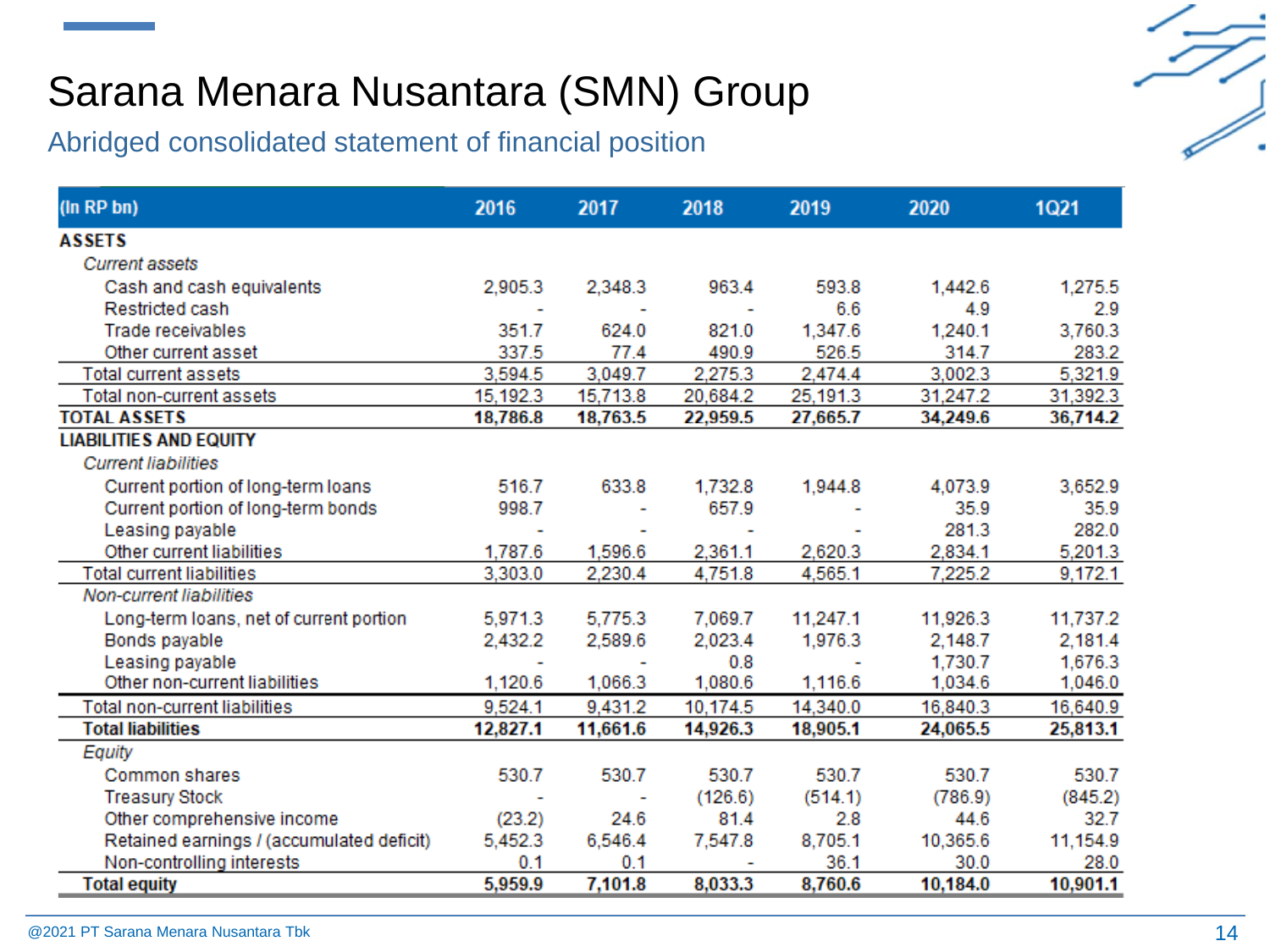# Sarana Menara Nusantara (SMN) Group

Abridged consolidated statement of cashflows (3 months ended March 2021)



\* Numbers included VAT

\*\* Including ground lease

\*\*\* Including minority interest, forex and others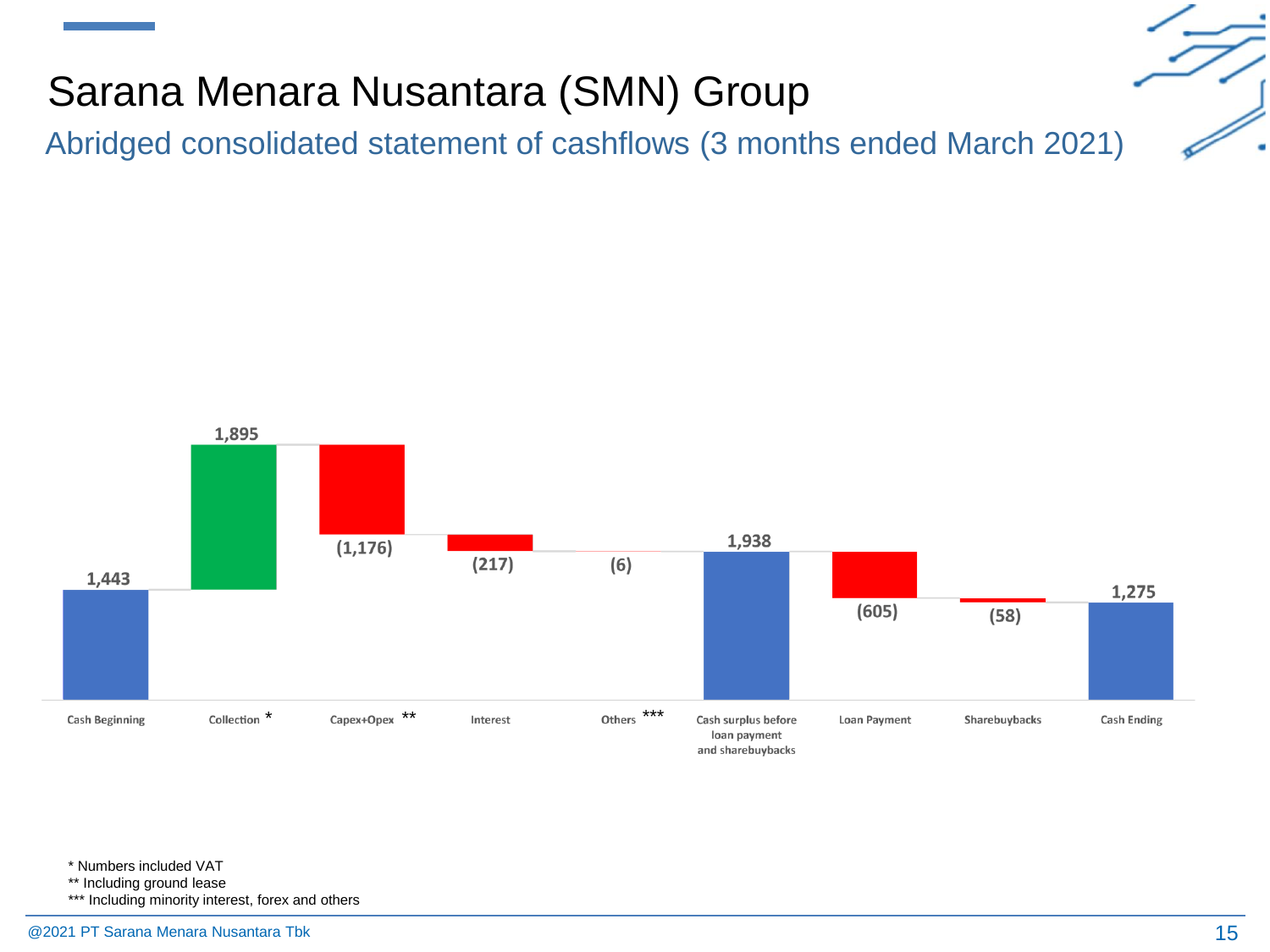# Profit & Loss Movement 1Q21

in Rp Billion

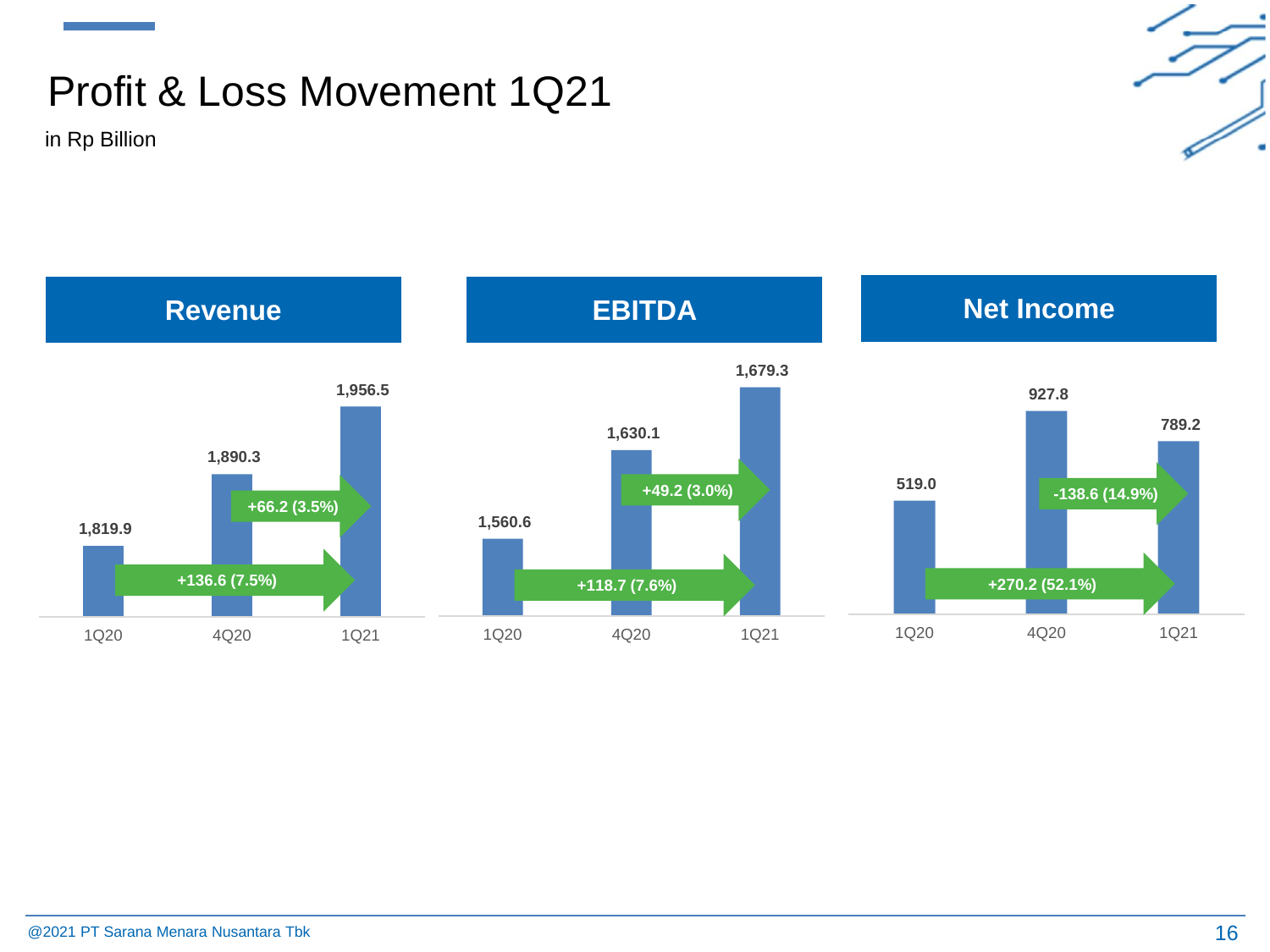# Performance (1Q20 vs 1Q21)

in Rp Billion



@2021 PT Sarana Menara Nusantara Tbk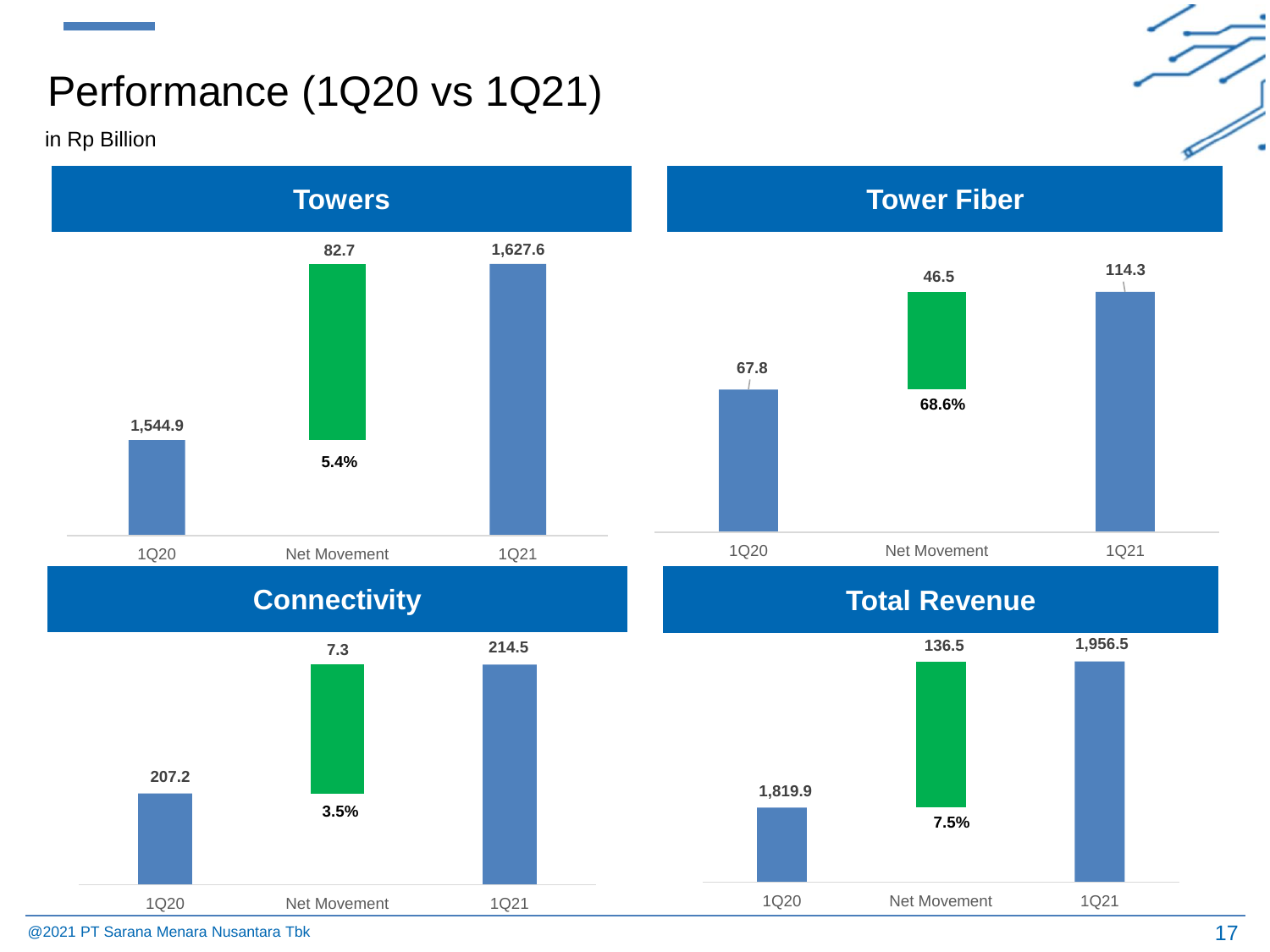# Summary Operational Data (1Q20 vs 1Q21)











@2021 PT Sarana Menara Nusantara Tbk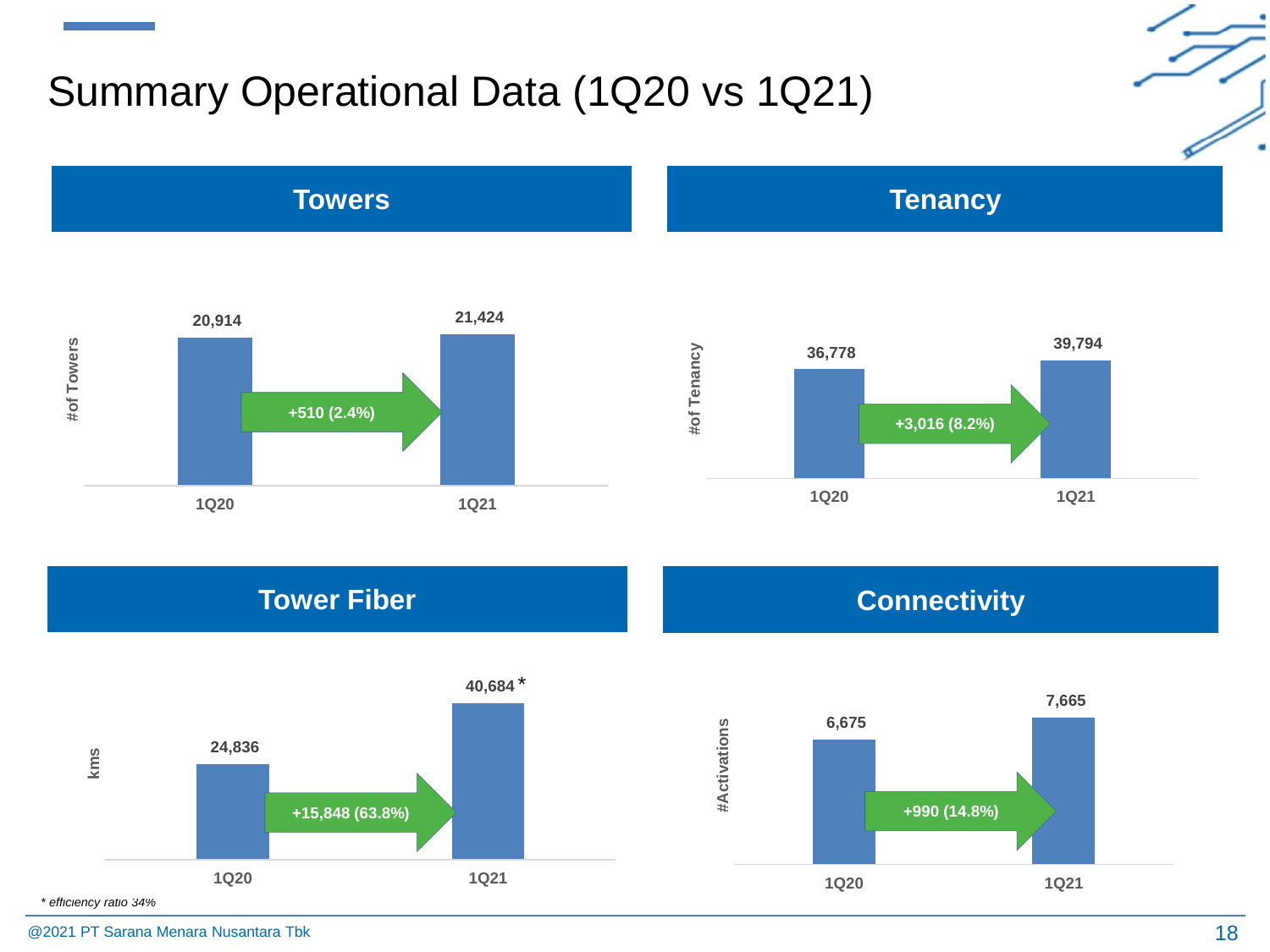

# Appendix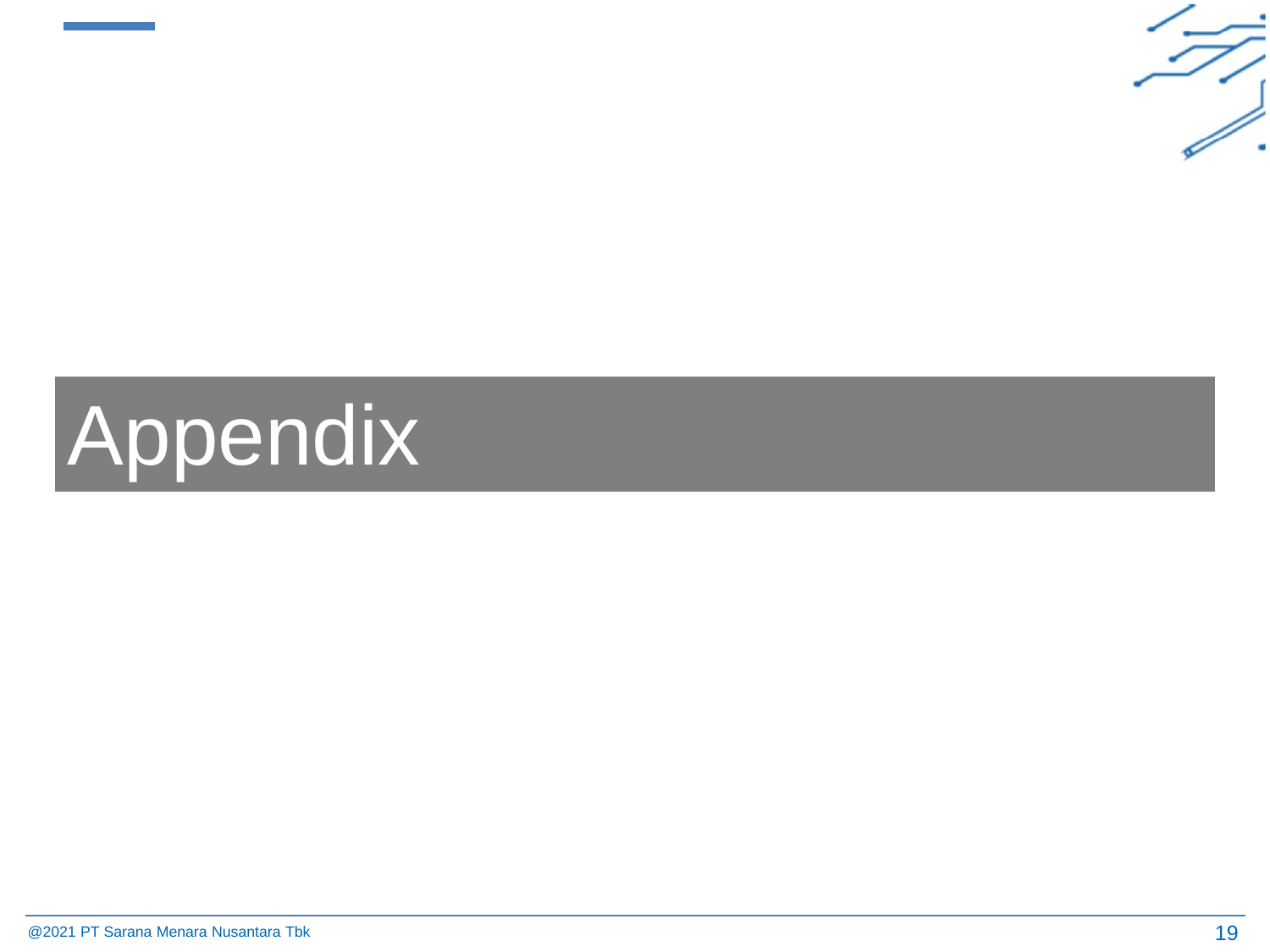

# Foreign Exchange Exposure as of 30 April 2021

Further improved FX exposure position as planned from natural hedge

| <b>ASSET</b>        |                                  | <b>CONTRACTED REVENUE</b> |                                                       |  | <b>LIABILITIES</b>              |                       |  |
|---------------------|----------------------------------|---------------------------|-------------------------------------------------------|--|---------------------------------|-----------------------|--|
| Cash<br>Investments | USD 145.0mn<br><b>USD 30.3mn</b> | 2022<br>2023<br>2024      | $-$ USD 31 $mn$<br>$-$ USD 22 $mn$<br>$-$ USD 17 $mn$ |  | <b>Bank Loan</b>                | JPY 3.5bn (~USD 31mn) |  |
|                     |                                  |                           |                                                       |  | <b>Bond</b><br><b>USD 138mn</b> |                       |  |
| Total               | <b>USD 175.3mn</b>               | Total                     | $-$ USD 70mn                                          |  | Total                           | $\sim$ USD 169mn      |  |

#### Risk Mitigation:

- USD cash and USD contracted revenue provides natural hedge for foreign denominated liabilities
- Company has also entered into financial hedges to cover financial and operational requirements in foreign exchange

*<sup>\*</sup> incl. USD 10mn utilized for swap facility*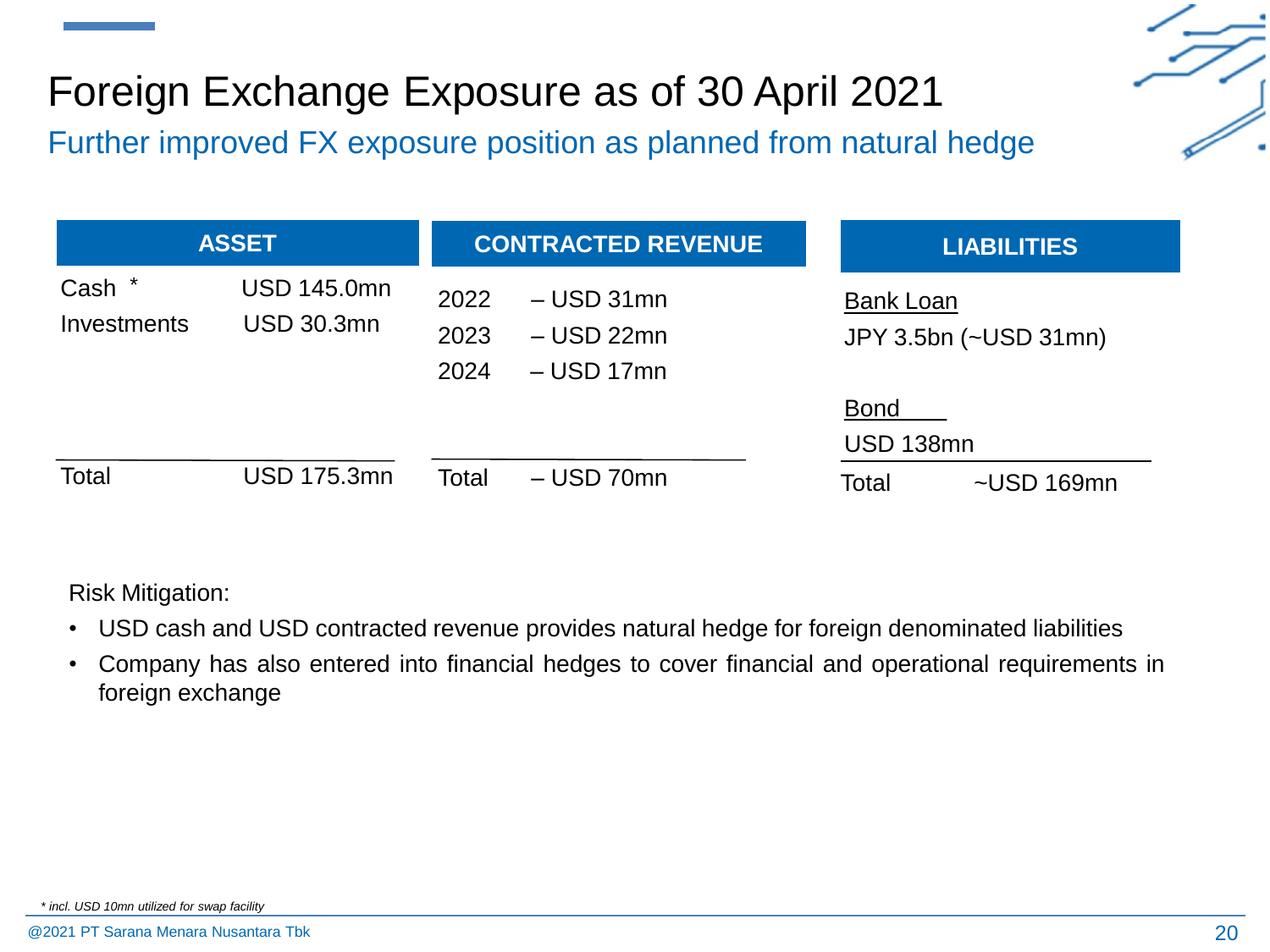Long Term Debt\*: 81.7% Floating, 18.3% Fixed, Avg Interest 5.0% in Rp Billion



• As of March 2021

• BI Middle rate as of Mar 2021: 1USD = IDR14.572 ; 1JPY = IDR131.66